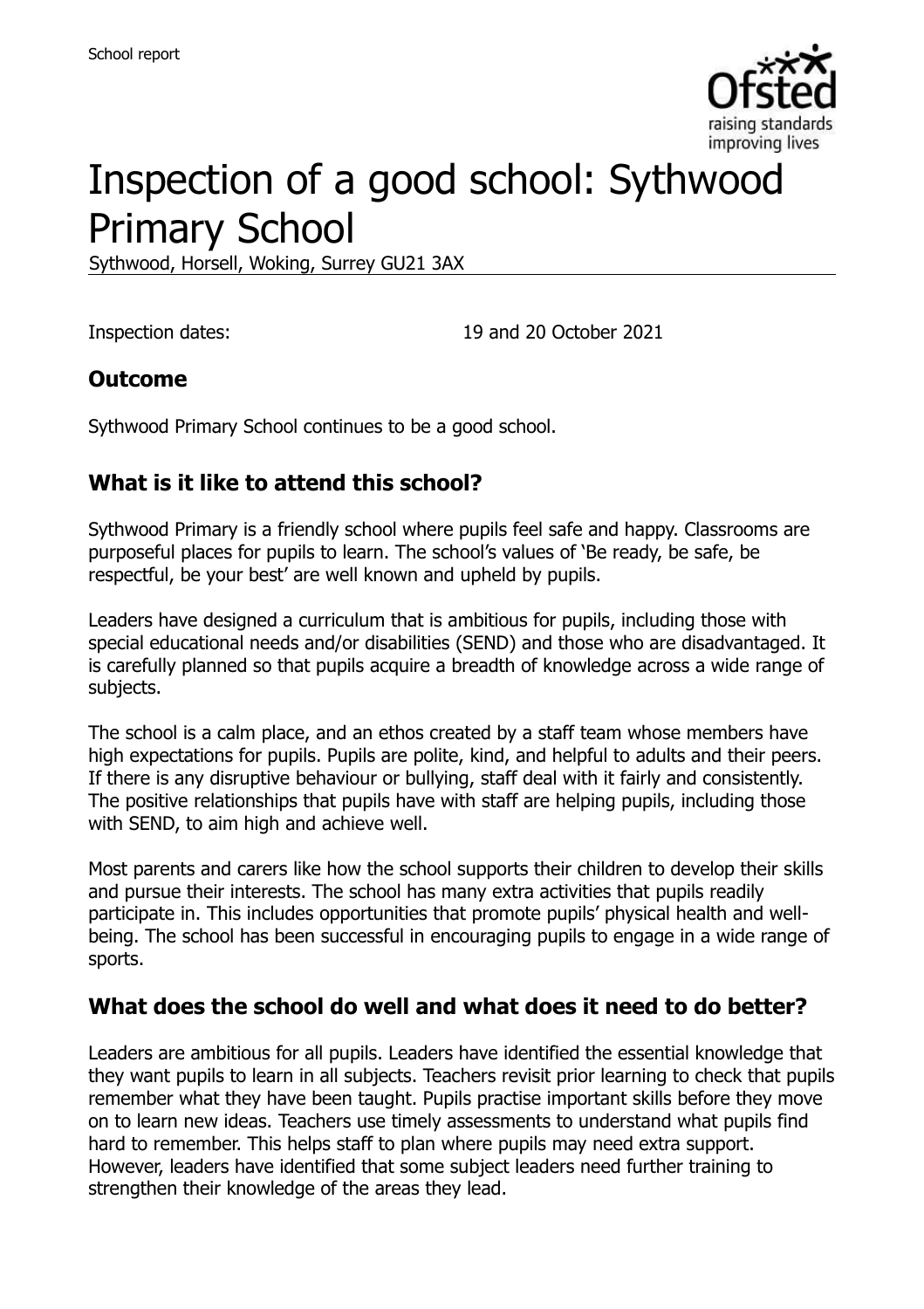

Children learn to read from the beginning of Reception. Teaching reading well is a priority for the school. Children in early years develop early reading skills by learning the sounds that letters represent through songs, games and rhymes. There is a structured and carefully delivered programme to teach phonics. Staff have received training to teach phonics effectively. Teachers make sure that there is a close match between the books that pupils read and the sounds that they learn in lessons. Pupils who need more help with reading are quickly identified. They receive many additional opportunities to read aloud to a member of staff.

Leaders have thought about and researched how to plan pupils' learning in mathematics. Consequently, the mathematics curriculum is sequenced well. Learning is organised so that pupils build on what they already know and can do. Children in early years and the provision for two-year-olds work hard on their number and shape activities. Staff use resources effectively to engage children. For example, scales encourage children to be inquisitive about the weight of different objects. However, there are times when the work set for some pupils does not help them use and apply their ideas in certain subjects. This means that some pupils do not do as well as they should in these areas.

Leaders promote the importance of pupils' personal development. Pupils have purposeful opportunities to learn outdoors and across different activities. This enables pupils to work together and enjoy learning. Pupils talked about the wide choice of after-school clubs. Pupils also benefit from trips to places as such as the zoo and a farm museum, and residential experiences. Visits to places of worship broaden pupils' understanding of different religions. Pupils know how to keep themselves safe online and live healthy lifestyles.

Leaders are aspirational for pupils with SEND. These pupils are helped to learn to be as independent as possible. Pupils' needs are identified quickly. Teachers work closely with the special educational needs coordinator (SENCo) and the leader for pupils with visual impairment. Together they accurately identify the extra help that children in early years and pupils across the school need. This enables pupils to access their learning successfully. Pupils are strongly supported to take part in activities both during and outside the school day. Pupils are given carefully considered support and resources. The school works closely with parents and takes account of their views.

The governing committee and trustees work collectively to oversee the school's development. They show a robust understanding of its strengths and priorities. These leaders make regular checks on the impact of the school's work, including how the school safeguards pupils.

## **Safeguarding**

The arrangements for safeguarding are effective.

The school has a strong safeguarding culture. All staff view keeping pupils safe as their responsibility. They understand their role in identifying pupils at risk of harm and what they should do if they have a concern. Staff training is a high priority.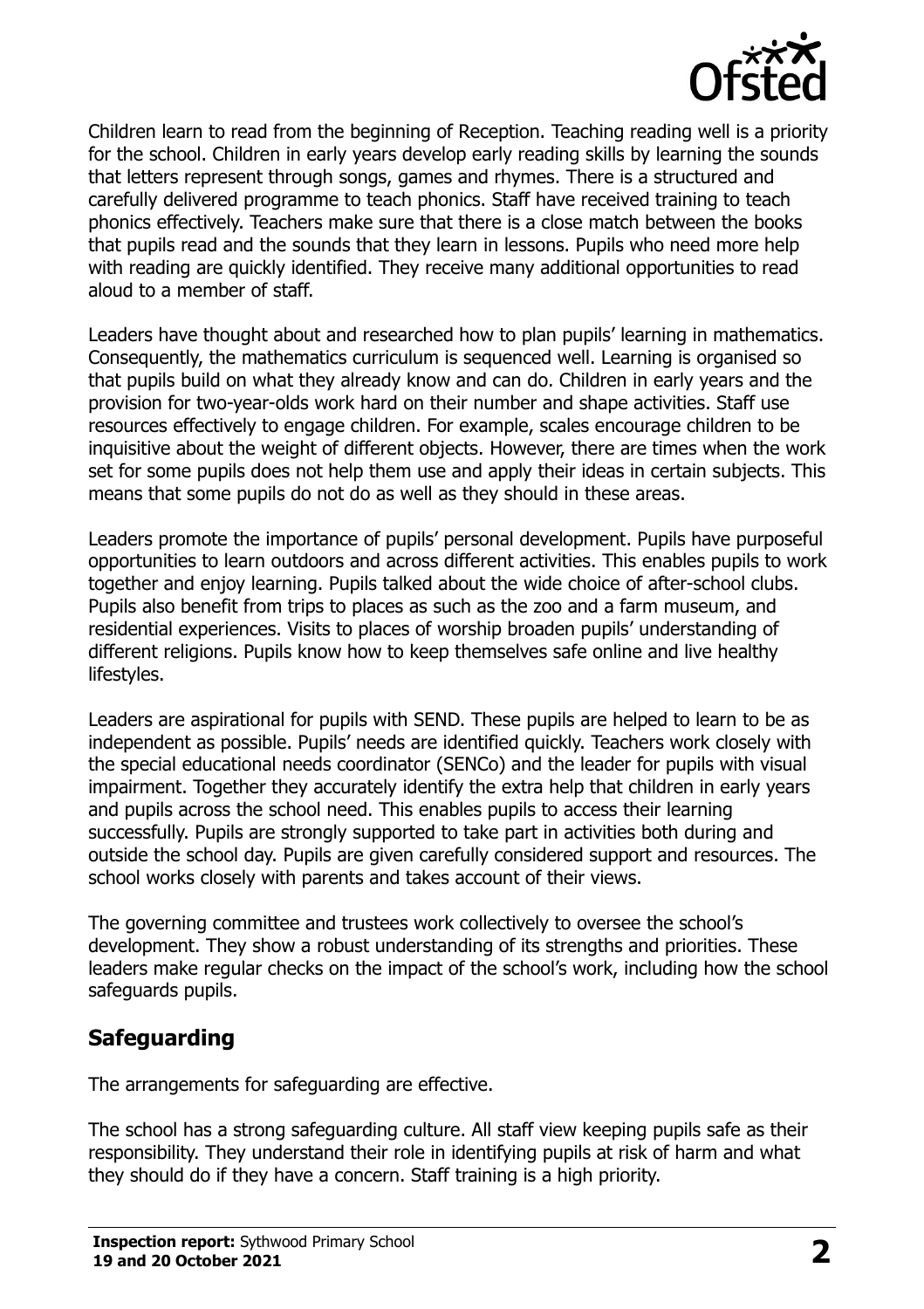

Leaders have developed secure support systems. These, alongside effective partnership working with other agencies, ensure that families get the right help at the time they need it.

Leaders and governors are trained in the safe recruitment of staff. A careful record of checks made when appointing adults to work at the school is maintained.

## **What does the school need to do to improve?**

## **(Information for the school and appropriate authority)**

- Some subject leaders do not have training in their areas of responsibility. This means that they are not able to support teachers with improving some curriculum areas. Leaders need to ensure that all subject leaders develop expertise in the subjects for which they are responsible.
- Teachers do not always plan work for pupils that helps them deepen their knowledge and understanding. As a result, some pupils do not always learn and do as well as they should. Leaders should make sure that teachers plan work for pupils that helps them use and apply their knowledge consistently across all subjects.

## **Background**

When we have judged a school to be good, we will then normally go into the school about once every four years to confirm that the school remains good. This is called a section 8 inspection of a good or outstanding school, because it is carried out under section 8 of the Education Act 2005. We do not give graded judgements on a section 8 inspection. However, if we find evidence that a school would now receive a higher or lower grade, then the next inspection will be a section 5 inspection. Usually this is within one to two years of the date of the section 8 inspection. If we have serious concerns about safeguarding, behaviour or the quality of education, we will deem the section 8 inspection a section 5 inspection immediately.

This is the second section 8 inspection since we judged the school to be good in October 2016.

## **How can I feed back my views?**

You can use [Ofsted Parent View](https://parentview.ofsted.gov.uk/) to give Ofsted your opinion on your child's school, or to find out what other parents and carers think. We use information from Ofsted Parent View when deciding which schools to inspect, when to inspect them and as part of their inspection.

The Department for Education has further quidance on how to complain about a school.

If you are the school and you are not happy with the inspection or the report, you can [complain to Ofsted.](https://www.gov.uk/complain-ofsted-report)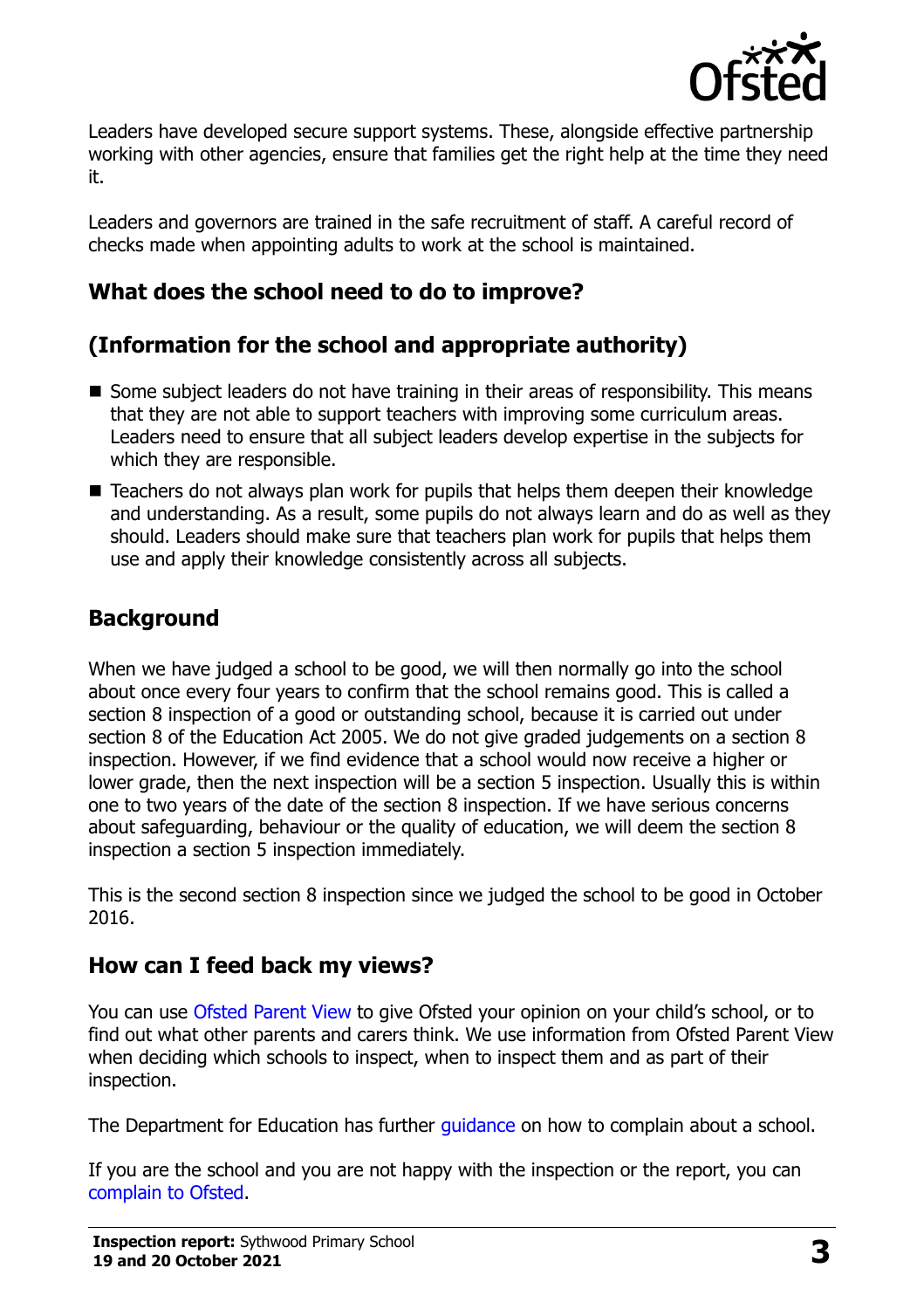

## **Further information**

You can search for [published performance information](http://www.compare-school-performance.service.gov.uk/) about the school.

In the report, '[disadvantaged pupils](http://www.gov.uk/guidance/pupil-premium-information-for-schools-and-alternative-provision-settings)' refers to those pupils who attract government pupil premium funding: pupils claiming free school meals at any point in the last six years and pupils in care or who left care through adoption or another formal route.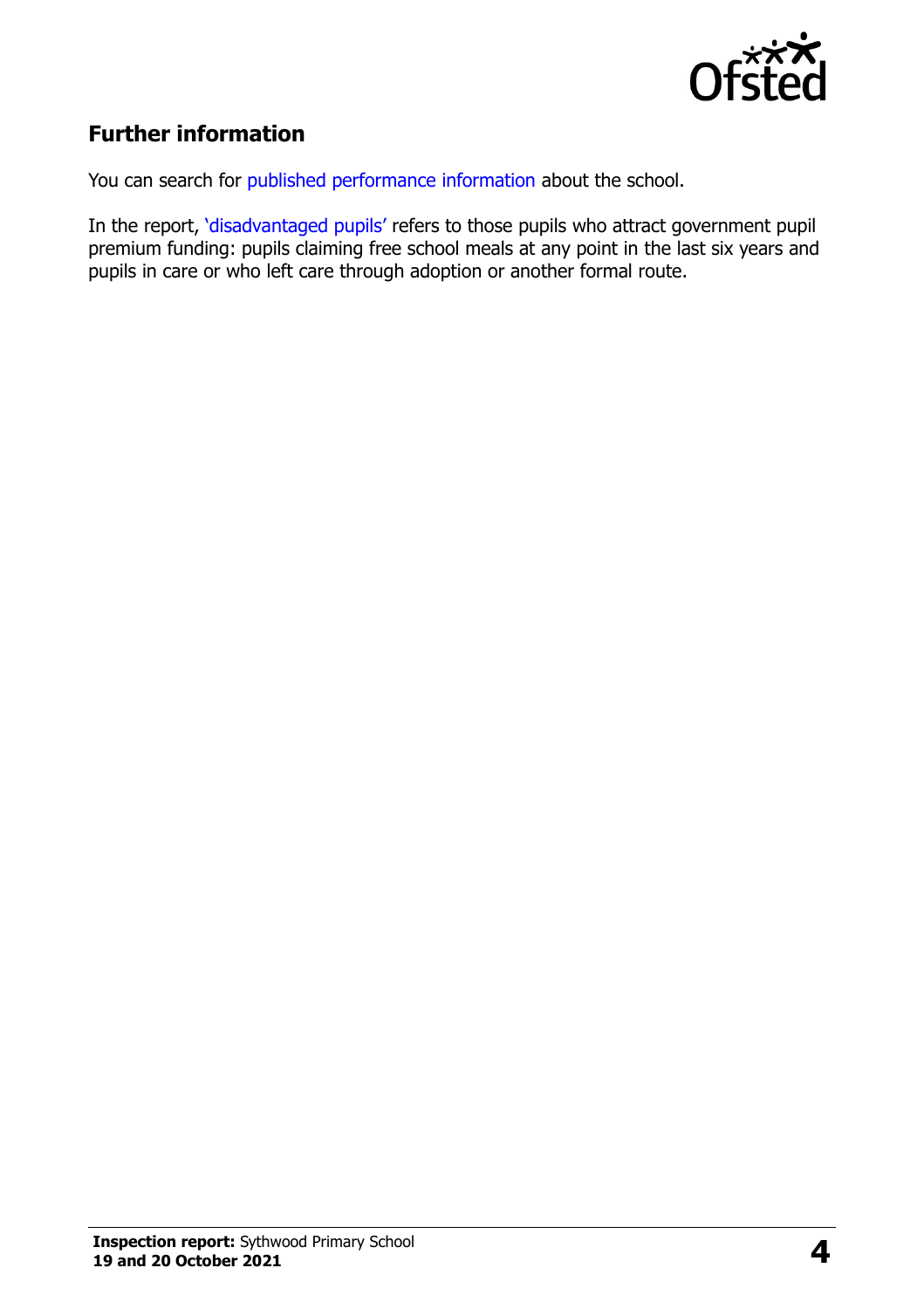

#### **School details**

| Unique reference number             | 140509                                                                |
|-------------------------------------|-----------------------------------------------------------------------|
| <b>Local authority</b>              | Surrey                                                                |
| <b>Inspection number</b>            | 10200177                                                              |
| <b>Type of school</b>               | Primary                                                               |
| <b>School category</b>              | Academy converter                                                     |
| Age range of pupils                 | 2 to 11                                                               |
| <b>Gender of pupils</b>             | Mixed                                                                 |
| Number of pupils on the school roll | 640                                                                   |
| <b>Appropriate authority</b>        | Board of trustees                                                     |
| <b>Chair of trust</b>               | Sara Lipscombe                                                        |
| <b>Headteacher</b>                  | Nicola Matheson                                                       |
| Website                             | www.sythwood.surrey.sch.uk                                            |
| Date of previous inspection         | 19 November 2020, under section 8 of the<br><b>Education Act 2005</b> |

## **Information about this school**

- The school has provision for two-year-old children.
- There is a resource base for pupils with visual impairment.
- The school does not currently use any alternative provision.

#### **Information about this inspection**

This was the first routine inspection the school had received since the COVID-19 pandemic began. Inspectors discussed the impact of the pandemic with school leaders, and have taken that into account in their evaluation.

- Inspectors met with the headteacher, deputy headteacher, assistant headteacher, SENCo, a trustee, four governors and the executive leader from the trust.
- **Inspectors carried out deep dives in these subjects: reading, mathematics and physical** education. For each deep dive, inspectors met with subject leaders, looked at curriculum plans, visited a sample of lessons, spoke to teachers, spoke to some pupils about their learning, and looked at samples of pupils' work.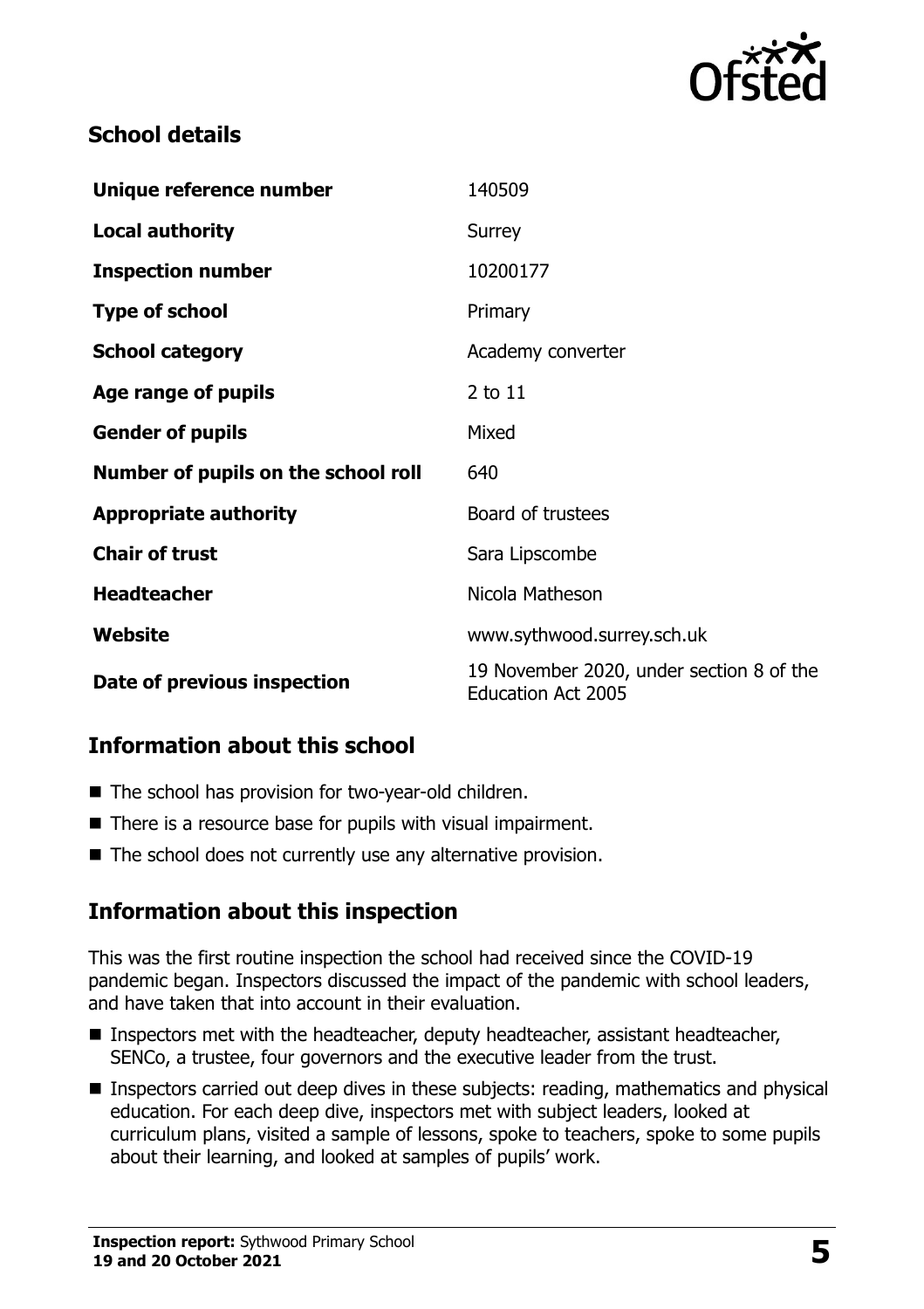

- Inspectors also looked at curriculum plans and spoke to leaders about some other subjects.
- In order to judge the effectiveness of safeguarding, inspectors read the relevant school policies and scrutinised the single central record. Inspectors interviewed the designated safeguarding lead. Inspectors met with school staff to check their understanding of safeguarding and their training. An inspector met with governors, including the chair of governors, to check details of their safeguarding knowledge and training.
- Inspectors took account of the responses to Ofsted's Parent View, including the freetext comments. Inspectors also reviewed the responses to the pupil and staff surveys.

#### **Inspection team**

Richard Blackmore, lead inspector Ofsted Inspector

Clare Morgan Clare Morgan Clare Morgan Clare Morgan Clare Clare Clare Clare Clare Clare Clare Clare Clare Clare